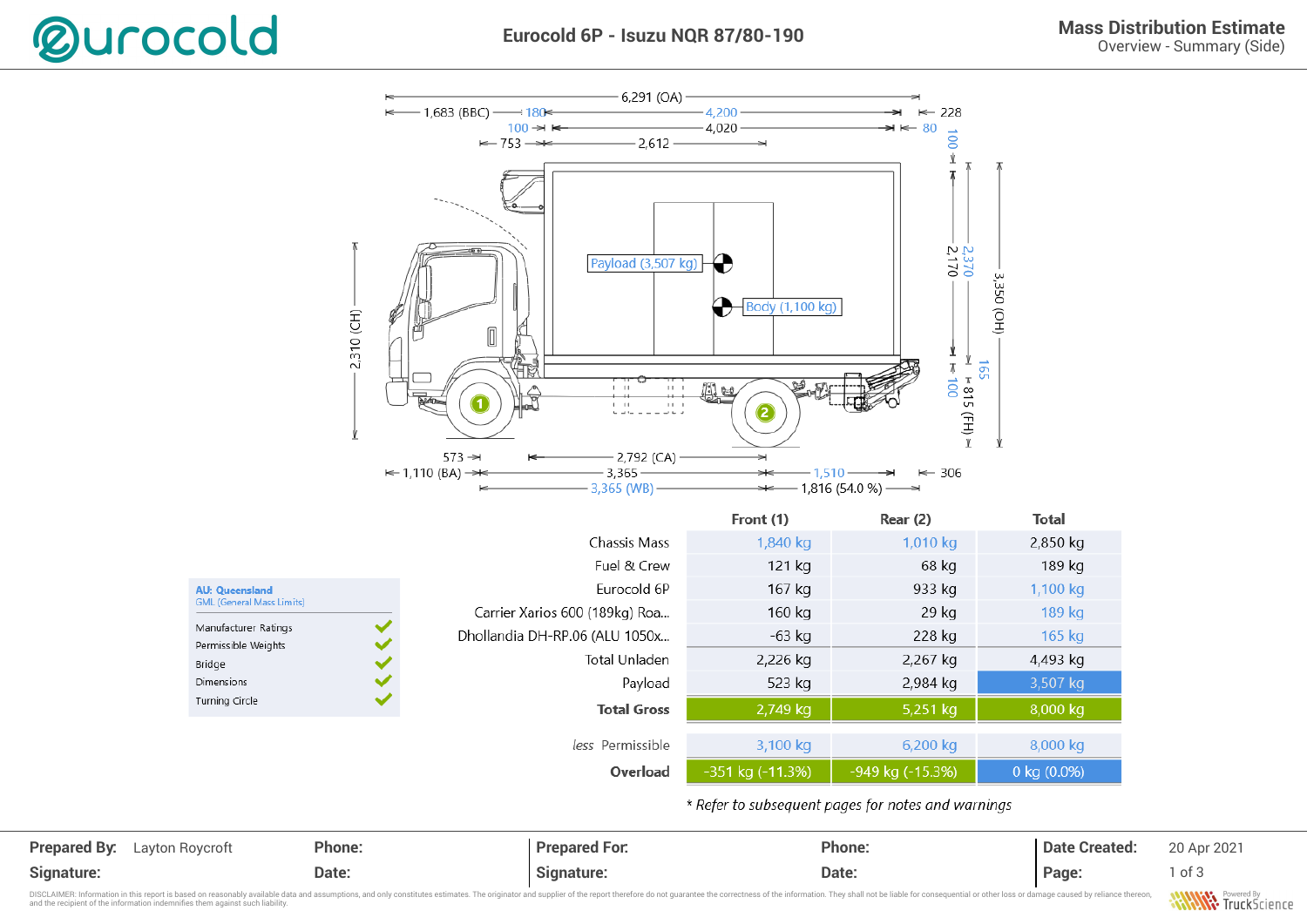

## **Signifcant Dimensions**

| Theoretical Wheelbase | $3,365$ mm         |  |  |
|-----------------------|--------------------|--|--|
| Track Width - Front   | 1,685 mm           |  |  |
| Track Width - Rear    | $1,670$ mm $\vert$ |  |  |

## **Centre of Gravity & Weight Distribution - Vehicle**

| <b>Description</b>                            | <b>Horizontal COG *</b> | Vertical COG * | Lateral COG *   | <b>Front</b> | Rear       | <b>Total</b> |
|-----------------------------------------------|-------------------------|----------------|-----------------|--------------|------------|--------------|
| Isuzu NQR 87/80-190 6AMT (GVM=8000) Leaf      | $1,193 \text{ mm}$      | 610 mm         | 0 <sub>mm</sub> | 1,840.0 kg   | 1,010.0 kg | 2,850.0 kg   |
| Fuel Tank 1                                   | $1,985$ mm              | 600 mm         | 700 mm          | 44.8 kg      | $64.4$ kg  | 109.2 kg     |
| Crew 1st Row                                  | 140 mm l                | 1,300 mm       | 0 <sub>mm</sub> | 76.7 kg      | $3.3$ kg   | 80.0 kg      |
| Eurocold 6P                                   | $2,853$ mm              | 1,652 mm       | 0 <sub>mm</sub> | 167.4 kg     | 932.6 kg   | 1,100.0 kg   |
| Carrier Xarios 600 (189kg) Road-Standby+evap. | $516$ mm                | 3,001 mm       | 0 <sub>mm</sub> | $160.0$ kg   | $29.0$ kg  | 189.0 kg     |
| Dhollandia DH-RP.06 (ALU 1050x1500mm - 165kg) | 4,649 mm                | 424 mm         | 0 <sub>mm</sub> | $-63.0$ kg   | 228.0 kg   | 165.0 kg     |
| Payload                                       | $2,863$ mm              | 2,165 mm       | 0 <sub>mm</sub> | 523.2 kg     | 2,983.6 kg | 3,506.8 kg   |
| <b>Total</b>                                  | $2,209$ mm              | l,494 mm       | <b>17 mm</b>    | 2,749.0 kg   | 5,251.0 kg | 8,000.0 kg   |

\* Horizontal COG is measured from Theoretical Wheelbase start; Vertical COG is measured from the ground; Lateral COG from the centre

| <b>Prepared By:</b><br>Layton Roycroft                                                                                                                                                                                         | Phone: | <b>Date Created:</b> | 20 Apr 2021 |
|--------------------------------------------------------------------------------------------------------------------------------------------------------------------------------------------------------------------------------|--------|----------------------|-------------|
| <b>Prepared For.</b>                                                                                                                                                                                                           | Phone: | Page:                | $2$ of $3$  |
| DISCLAIMER: Information in this report is based on reasonably available data and assumptions, and only constitutes estimates. The originator and supplier of the report therefore do not quarantee the correctness of the info |        |                      |             |